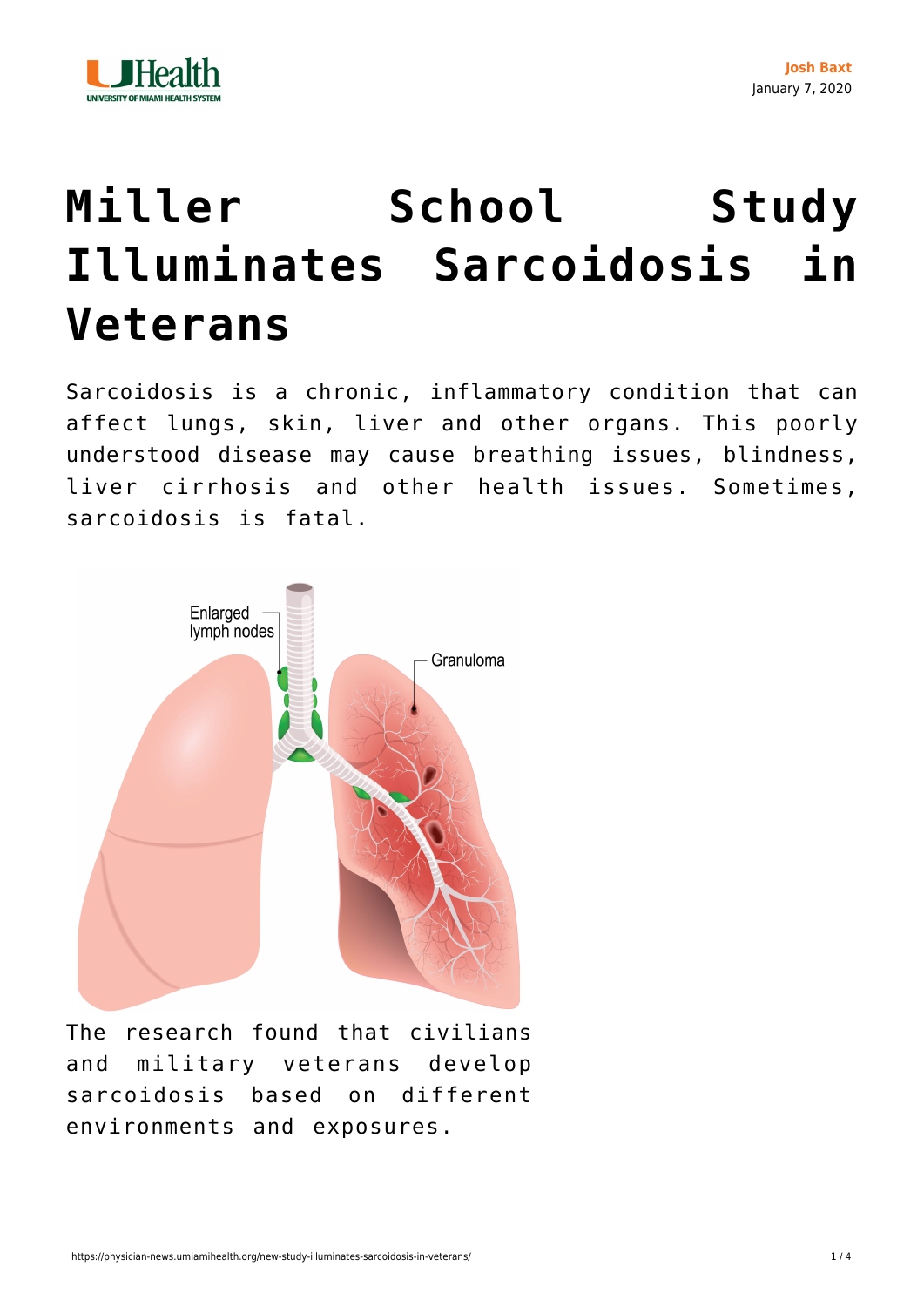

Now, researchers from the University of Miami Miller School of Medicine, led by Mehdi Mirsaeidi, M.D., M.P.H., have published research that sheds new light on this condition. By testing blood from civilians and military veterans with sarcoidosis, the researchers found the disease may have different environmental drivers for each group. The research was [published](https://www.nature.com/articles/s41598-019-56174-8?proof=trueSouthampton) on December 20 in *Nature Scientific Reports*.

"Veterans, particularly those who served in the Middle East, have been exposed to different hazardous materials: dust, burning pits, jet fuel, gunpowder," said Dr. Mirsaeidi, assistant professor in the Division of Pulmonary and Critical Care and director of the University of Miami and U.S. Department of Veterans Affairs' sarcoidosis programs. "So, sarcoidosis in civilians and veterans should not be seen as being the same. The cause of the disease is likely different based on the environments and exposures patients have."

To better understand sarcoidosis in these different groups, the team collected blood samples from civilians with sarcoidosis, veterans with sarcoidosis and veterans with chronic obstructive pulmonary disease (COPD) to identify the hazards that may have precipitated each group's disease. They also wanted to understand the factors that make veterans more prone to COPD than sarcoidosis.

Mirsaeidi and colleagues conducted comprehensive metabolomic and metallomic profiles for 78 patients. Of the group, 30 civilians and 13 veterans were being treated for sarcoidosis and 35 veterans for COPD. Metabolomics identifies metabolites — compounds produced by the body's normal chemical processes while metallomics looks at the metal ions associated with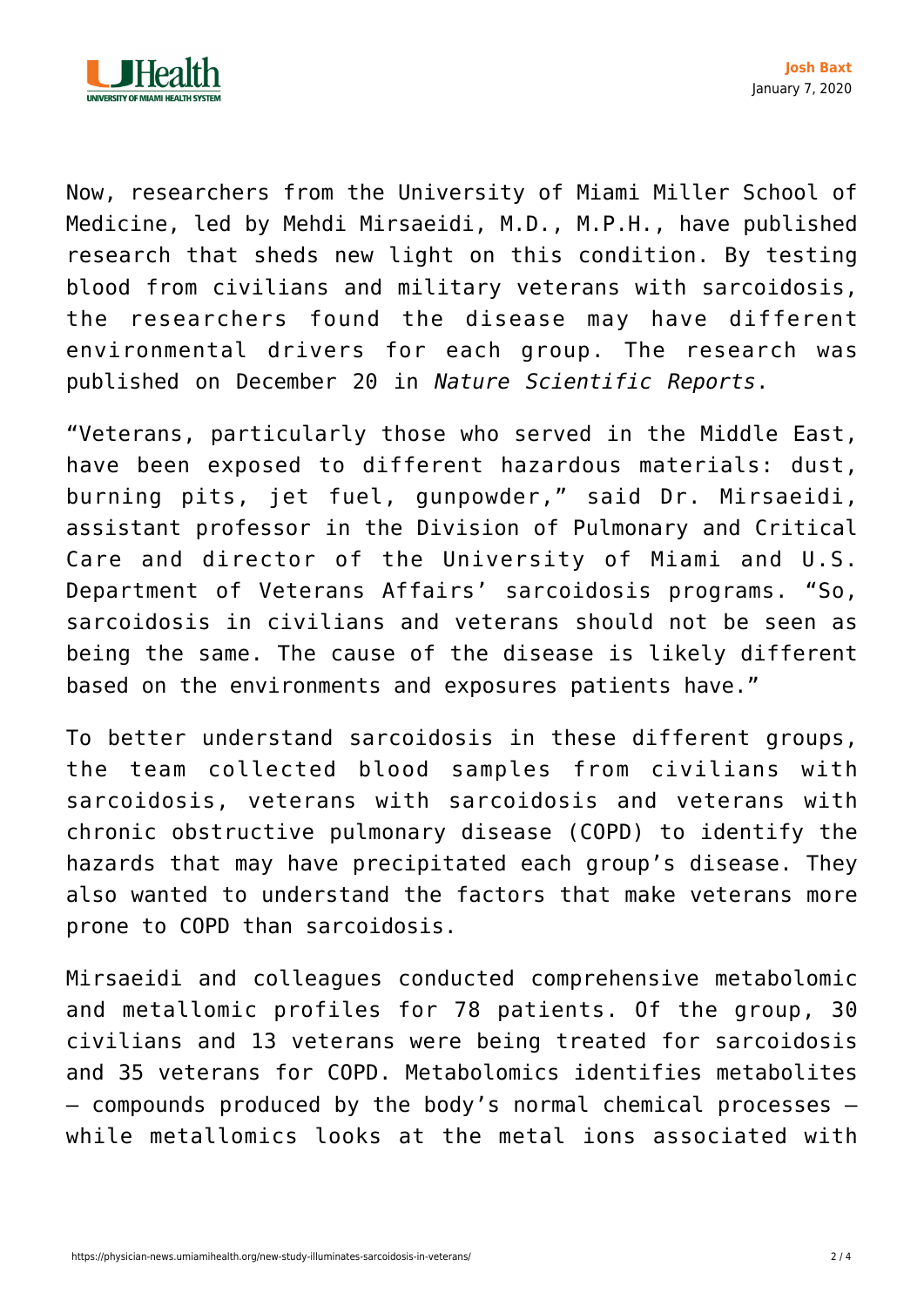

certain biological mechanisms.

The study showed that metabolomic/metallomic profiles varied substantially between veterans and civilians, outlining different paths to sarcoidosis and confirming that diverse environmental hazards can trigger the disease. In particular, veterans had reduced levels of the amino acids needed to fight inflammation.

"We learned that veterans with sarcoidosis should be seen differently," Dr. Mirsaeidi said. "Determining the mechanisms of the disease and how people end up with the disease can show us how we can help them. This could have a significant impact on clinical practice."

The metallomics analysis showed veterans had higher levels of cesium, gallium, nickel, uranium and many other metals. It also found elements that disrupt immune cells. The rare earth element lanthanum can block calcium, affecting the protein ANXA11, which has been linked to pulmonary fibrosis and sarcoidosis.

While the metabolomic variations between veterans with sarcoidosis and COPD were relatively small, the metallomic differences were significant, highlighting a path for future research.

Mirsaeidi and colleagues are planning a larger study, with a 1,000 or more veterans, to confirm these results and possibly find additional causal information for sarcoidosis.

Ultimately, these findings are an important step towards understanding how environmental influences drive sarcoidosis